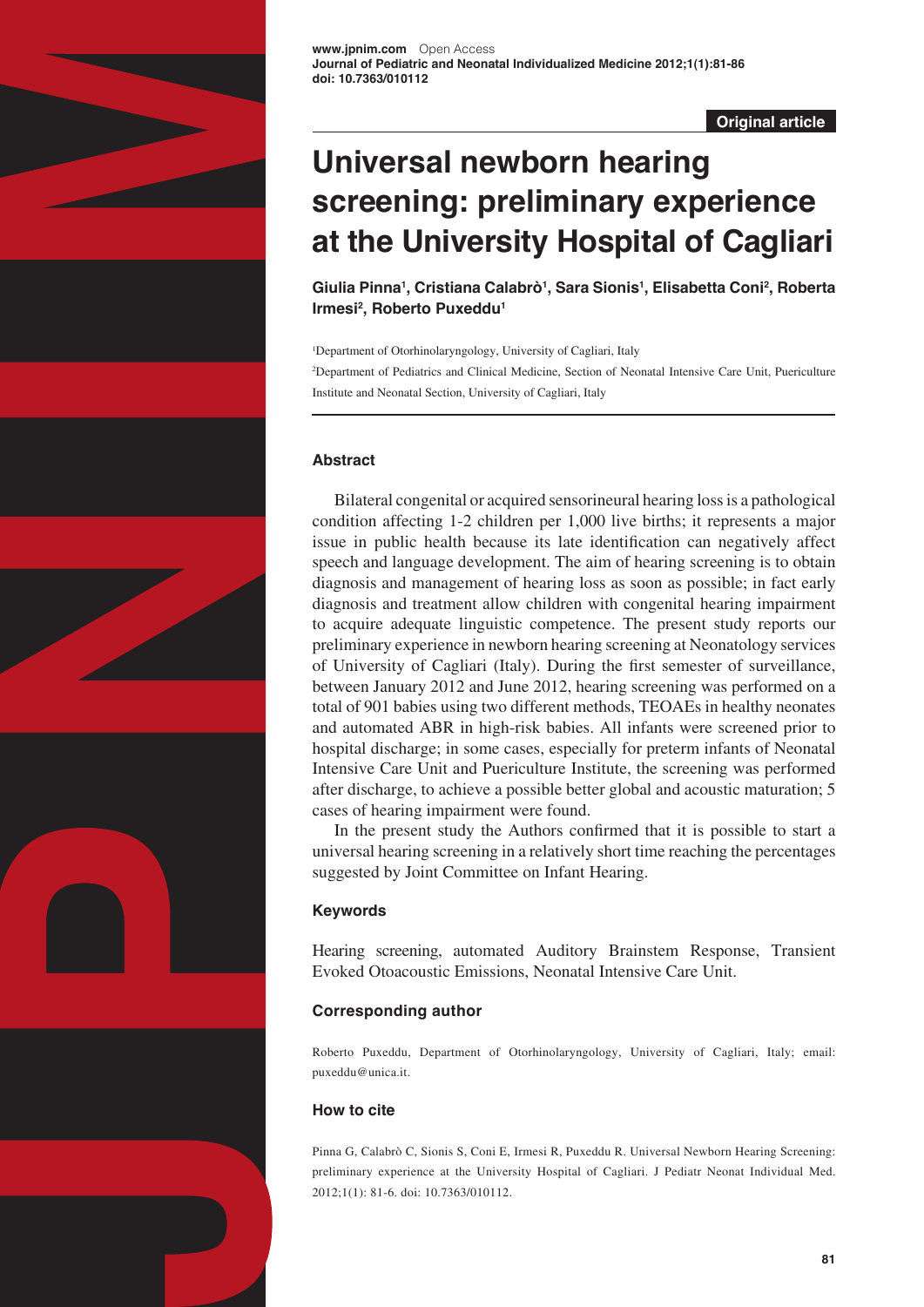#### **Introduction**

Bilateral congenital or acquired sensorineural hearing loss is a pathological condition affecting 1-2 children per 1,000 live births [1-2]. It is defined as a hearing impairment of at least 40 dB hearing level or higher [3-5].

Infant deafness represents a major issue in public health and it has been long recognized that its late identification can negatively affect speech and language development in children and, therefore, it can have adverse effects in school performance and social integration that results in adulthood difficulties [4, 6].

Several studies [4, 6] have demonstrated that early diagnosis and treatment, before 6 months of age, allow children with congenital hearing impairment to acquire adequate linguistic competence.

Unfortunately, the mean age for identification of hearing loss has been reported to be 18 months of age or older, if hearing screening is not routinely performed. According to international guidelines, such as those suggested by Joint Committee on Infant Hearing (JCIH), the hearing of all infants should be screened at no later than 1 month of age [4, 6].

Usually, hearing loss is early detected only in newborns admitted in Neonatal Intensive Care Unit (NICU) and in high-risk children, but studies have shown that only half of neonatal hearing loss is identified in these groups [6].

The evaluation of the hearing status in all newborns is now possible thanks to the modern research in auditory technology, which allows to obtain feasible, cost effective, rapid and convenient instruments for hearing screening.

From April 2009, at the University Hospital of Cagliari (Italy), the hearing screening was started preliminarily by automated Auditory Brainstem Response (aABR) only in the high-risk newborns and NICU children. Since January 2012, it has been extended to all newborns, with the introduction of Transient Evoked Otoacoustic Emissions (TEOAEs). The aim of this study is to report our preliminary experience in newborn hearing screening, during the first semester of surveillance, between January 2012 and June 2012, and to compare our results with those recommended by international guidelines.

#### **Materials and methods**

Between January 2012 and June 2012 we performed the universal hearing screening programme on all newborns admitted to Neonatology services at the University Hospital of Cagliari (Italy). The Neonatology services care includes the NICU, the Puericulture Institute (PI) and the Neonatal Section (NS). The NS is the post-natal ward that accepts healthy infants for at least 48 hours after birth; NICU and PI receive newborns with health problems occurred after or during birth, both from our hospital and other hospitals in Cagliari, suburban area and different parts of Sardinia.

The project employed two main approaches: in NS, we used only TEOAEs whereas in NICU and PI, the aABR was used for newborns with risk factors of hearing loss while TEOAEs was used in all the other cases. The newborns with high risk of deafness were recognized following criteria of Joint Committee on Infant Hearing (**Tab. 1**) [4].

Both TEOAEs and aABR were successfully used for universal hearing screening. These technologies allow non-invasive recordings of auditory system and they are easily performed in neonates and infants [4].

The TEOAEs routinely used is Otoport Lite (Otodynamics®, Hatfield, UK). Measurements are obtained by a probe inserted in external auditory canal that records cochlear responses (from cochlear outer hair cells) to acoustic stimuli, reflecting the status of the peripheral auditory system.

The aABR routinely used is Algo 3i (Natus Medical Inc.®, San Carlo, CA, USA). In this case, measurements are obtained from surface electrodes that record neural activity generated in response to acoustic stimuli delivered via an earphone. These measurements reflect the status of the peripheral

**Table 1.** Risk factors associated with neonatal sensorineural hearing loss.

| 1 | Family history of permanent childhood hearing loss                                                                                                                                                                                   |
|---|--------------------------------------------------------------------------------------------------------------------------------------------------------------------------------------------------------------------------------------|
| 2 | Neonatal intensive care of more than 5 days,<br>assisted ventilation, exposure to ototoxic medications<br>(gentimycin and tobramycin) or loop diuretics<br>(furosemide) and hyperbilirubinemia that requires<br>exchange transfusion |
| 3 | In utero infections, such as CMV, herpes, rubella,<br>syphilis, and toxoplasmosis or postnatal infections<br>associated with sensorineural hearing loss (including<br>bacterial and viral meningitis)                                |
| 4 | Craniofacial anomalies, including those that involve the<br>pinna, ear canal, ear tags, ear pits, and temporal bone<br>anomalies                                                                                                     |
| 5 | Physical findings, such as white forelock, that are<br>associated with a syndrome known to include a<br>sensorineural or permanent conductive hearing loss                                                                           |
| 6 | Syndromes associated with hearing loss<br>(neurofibromatosis, osteopetrosis, etc.)                                                                                                                                                   |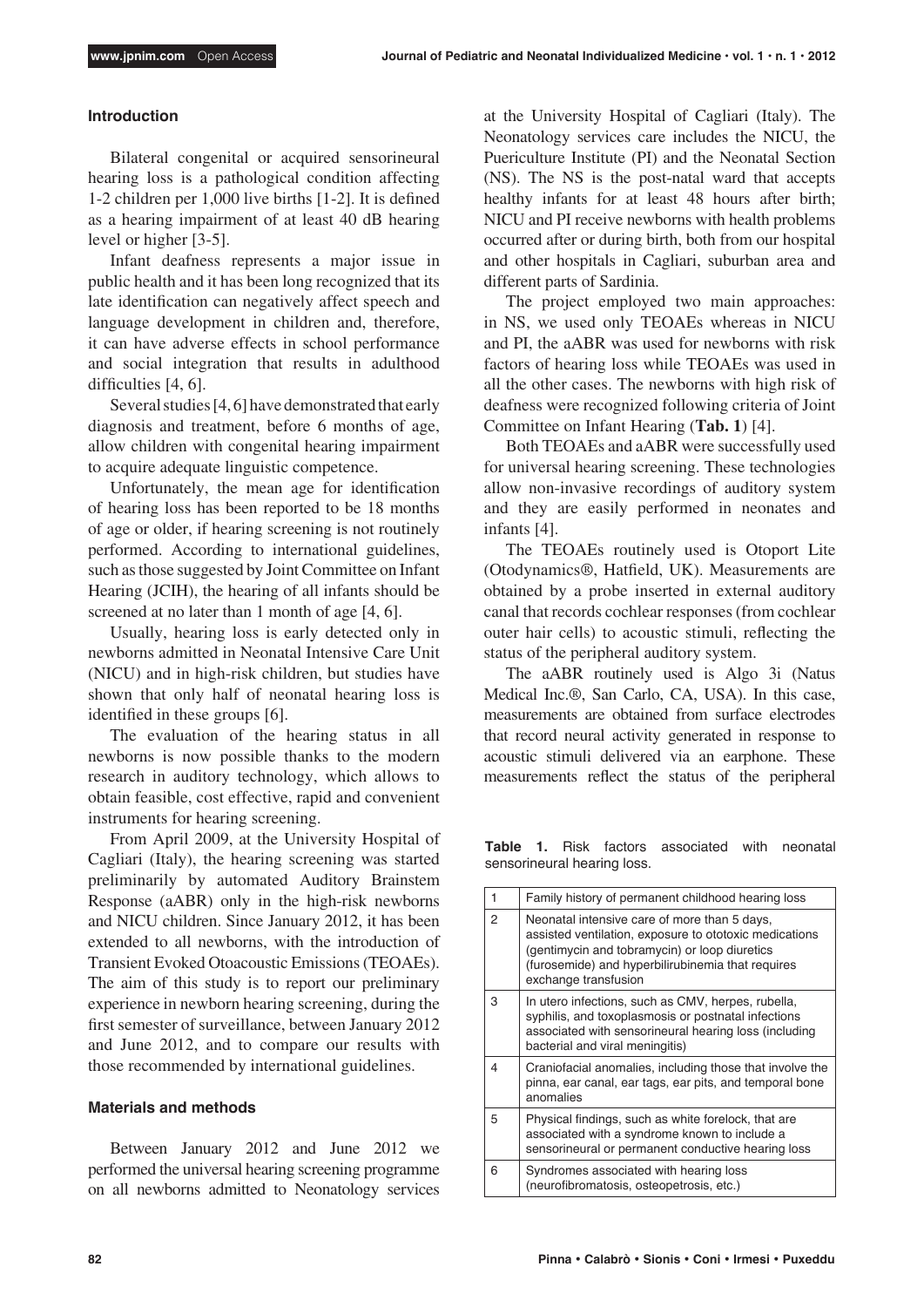auditory system, the acoustic nerve, and the brainstem auditory pathway.

Both TEOAEs and aABR give two possible responses: *pass* or *refer*. *Pass* means that the result of the screening is good and the baby is not deaf, while *refer* is indicative of a probable hearing impairment that needs further investigations.

The tests were performed in a quiet room by a team including the otorhinolaryngologist, the audiologist and the paediatrician.

All infants were screened prior to hospital discharge; in some cases, especially for preterm infants of NICU and PI, the screening was performed after discharge, in order to achieve a possible better global and acoustic maturation.

Those who didn't pass the first screening (*refer*) were re-evaluated to ENT outpatient clinic for both ears, even if only one ear failed at the initial screening, no later than 1 month of age, with possibility of age correction for preterm.

Those who failed even the second step of the screening were admitted to a comprehensive audiological evaluation, including repeated TEOAEs, tympanometry, stapedial reflexes, Auditory Brainstem Response (ABR). The behavioural audiometry, has been recently introduced in our department and it is now part of the protocol. This is an audiologic test based on observing a change in behaviour, such as startling to loud noise and stirring from sleep, in response to sound; an assortment of noisemaker are used and they are classified as low, mid or high frequency sounds.

If hearing loss is confirmed, the child is submitted to further clinical assessments, including computed tomography (CT) scan and/or magnetic resonance (MRI) and genetic consultation. At the same time, an auditory rehabilitation service was offered, including selection and fitting of hearing aid device and speech therapy.

#### **Results**

Between January 2012 and June 2012, a total of 647 children were born at the University Hospital of Cagliari (Italy); 511 of them were admitted to NS and 136 were admitted to PI and NICU because of some health problem occurred after or during birth.

In the NS unit, hearing screening was performed using TEOAEs on 498 (97.45%) on a total of 511 children. At first examination 397 *pass* and 101 *refer* (52 bilateral and 49 unilateral) were found; 75 on 101 *refer* passed the second screening (36 of bilateral *refer* and 39 of unilateral); 25 on these 101 did not attend (DNA) to the follow-up (16 of bilateral *refer*

and 9 of the unilateral); 1 on these 101 confirmed the unilateral *refer* after 4 retests (**Tab. 2**).

In the PI and NICU, in the period under evaluation, a total of 403 children (109 from NICU and 294 from PI), including inborn and patients admitted from outside the University Hospital, were evaluated for hearing. In the NICU, counting out deaths, hearing screening was performed using aABR on all 109 children of whom 1 bilateral *refer* was confirmed at retest (**Tab. 3**).

In the PI 294 babies were evaluated for hearing. In this group of patients, aABR was performed on 98 high-risk children; 95 passed the test at first examination; 1 passed the test at the second examination and 2 children have bilateral *refer*, confirmed at retest. TEOAEs was performed on the others 195 children without risk factors for hearing loss; 168 of them passed test at first examination, 20 passed at second examination and 7 DNA.

One case (1/294) of Treacher-Collins Sindrome, with bilateral microtia and atresia of external conduct, was recently diagnosed. Because of malformation it hasn't been possible to perform usual hearing screening and the child will be submitted to bone conduction ABR during the surgical removal of the appendixes (**Tab. 4**).

**Table 2.** Results of hearing screening in NS.

| Screened                  | 498           |
|---------------------------|---------------|
| Pass 1 <sup>st</sup> test | 397           |
| Pass 2 <sup>nd</sup> test | 75            |
| <b>DNA</b>                | 25            |
| Hearing impaired          | $1$ (unilat.) |

**Table 3.** Results of hearing screening in NICU.

| Screened                  | 109          |
|---------------------------|--------------|
| Pass 1 <sup>st</sup> test | 108          |
| Pass 2 <sup>nd</sup> test | 0            |
| <b>DNA</b>                | O            |
| Hearing impaired          | $1$ (bilat.) |

**Table 4.** Results of hearing screening in PI.

| Screened                  | 98<br>aABR | 195<br><b>TEOAEs</b> | no screening       |
|---------------------------|------------|----------------------|--------------------|
| Pass 1 <sup>st</sup> test | 95         | 168                  |                    |
| Pass 2 <sup>nd</sup> test |            | 20                   |                    |
| <b>DNA</b>                |            |                      |                    |
| Hearing impaired          | 2 bilat.   | 0                    | 1 Treacher-Collins |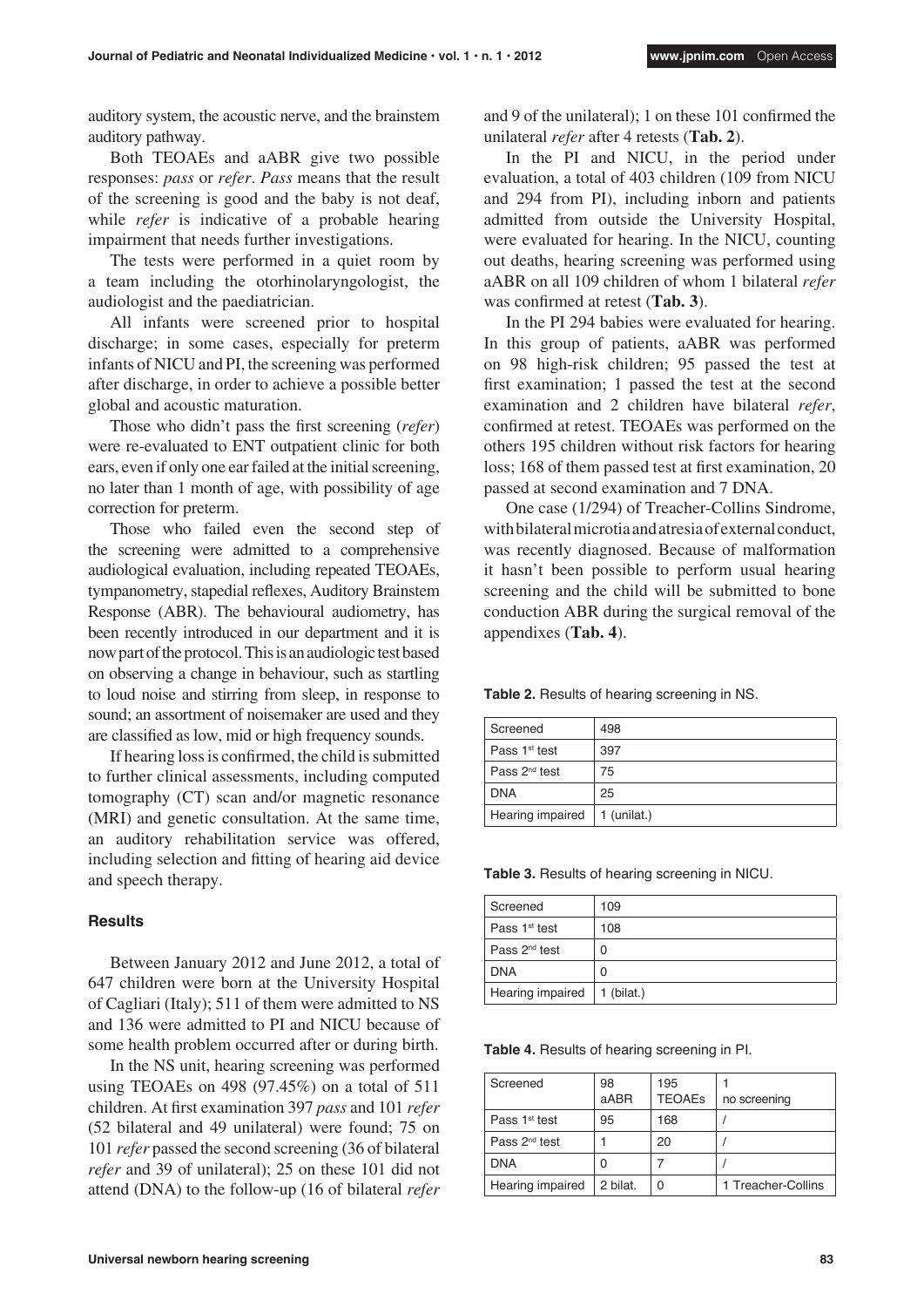#### **Discussion**

According to World Health Organization, a health screening is a medical procedure that allows the identification of pathological conditions using an easily available, inexpensive, rapid, reliable test, not invasive or involving pain for the neonate. Usually, the pathology identified is an important health problem that benefits from an early intervention.

Neonatal permanent hearing loss is a relatively more frequent disease than other congenital diseases that are routinely tested in newborns, such as metabolic disorders like PKU or hypothyroidism; therefore, for a long time, it has been recognized the importance of a programme for early detection and intervention in hearing loss [7, 8].

Despite concrete evidence of the benefits of newborn hearing screening, both for families and public health, in Italy, unlike other countries, it is not required but just suggested. For this reason, the implementation of hearing screening programme is an initiative of every single Region and, inside the Region of each Hospital and, consequently, its diffusion and continuity over time, throughout the country, can be considered still inadequate in certain regions.

In our screening programme we used two different instruments: TEOAEs and aABR. In neonatal permanent hearing loss, the sensorineural damage may be located in several locations of the auditory system, including the cochlea, the  $8<sup>th</sup>$ cranial nerve, the brainstem or the auditory cortex. Because central disorders typically affect children who require care in NICU, it is necessary to screen this group with instruments able to detect auditory neuropathy, like aABR measurement. In the remaining cases, the instrument employed should be TEOAEs.

In the present study, we performed hearing screening in 498 healthy babies born at the University Hospital of Cagliari and admitted in the NS, reporting a covering percentage of 97.45%. Recommended benchmark by international guidelines is 95.5% [4], therefore our results can be considered satisfactory by International Guidelines.

We experienced relatively high rate of *refer* results at the first examination with TEOAEs (101/498, 20.2%). The main reason may be the presence in the external auditory canal of vernix and debris, wax or because of poor probe fit. However, *refer*, checked with retest two or three weeks from birth in the outpatient clinic, was not confirmed and only one confirmed *refer* (1/498, 0.2%) was observed.

In NICU and PI, the percentage of *refer* at first examination, using TEOAEs and aABR is lower (30/403, 7.4% excluding the patient affected by Treacher-Collins syndrome who was not assessable with these methods because of malformation of the external auditory canal). There are two possible reasons for the aforementioned result: aABR is a test with higher sensibility than TEOAEs, and since the children are usually hospitalized in these wards for a longer time and the test performed after a while, not immediately after birth, there is the possibility that certain maturation of the auditory system occurs and, in addition, the ENT usually perform suction of the external auditory canal.

In those cases with confirmed *refer* test, the child is submitted to a comprehensive audiological and multidisciplinary evaluation in order to confirm hearing impairment and recognize its origin and possible related pathology.

Fundamental steps for the neonatal diagnosis are the ABR, tympanometry and acoustic reflex thresholds. These are audiological objective tests that offer results independently from collaboration of the patient, but they should be performed when the child is sleeping and in a quiet environment. Therefore, it's often necessary to perform the procedure under general anaesthesia or sedation. Ideally, all the assessments, also including CT or MRI performed with the aim to detect anatomical abnormalities, should be achieved during the same general anaesthesia to reduce costs, and to avoid a repeated anaesthesia and delay in diagnosis.

Infant sensorineural hearing loss has two main origins: non-genetic origin, or environmental, and genetic.

The most common environmental factor is congenital Cytomegalovirus (CMV) infection; in all infants in whom hearing impairment was confirmed, CMV infection should be investigated by CMV-DNA urine research [9].

Moreover, a fundamental evaluation for diagnosis is genetic consultation. In fact, epidemiological studies showed that infant hearing loss, in approximately 50% of cases, is due to genetic causes. In one-third it is an aspect of a syndromic disease, such as Usher, Pendred or Alport syndromes, in two-thirds the hearing loss is non syndromic [3, 10]. The genes implicated in non-syndromic hearing loss are 46 with over 100 different mutations. In the majority of cases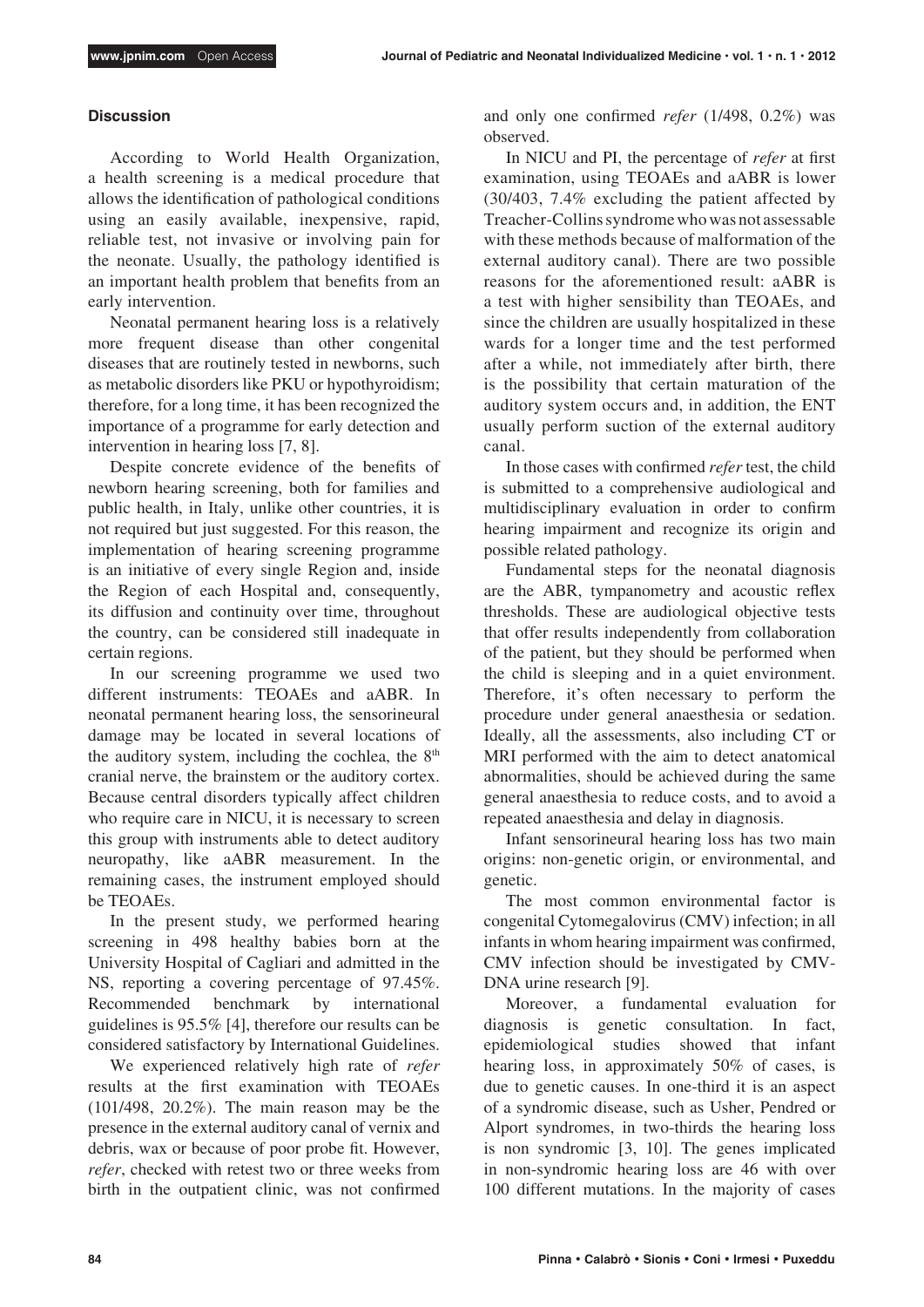the cause is an autosomal recessive mutation on gene of Connexin (GJB2 locus); rarely mutation is autosomal dominant, X-linked or mitochondrial [1, 3, 11]. Therefore, excluding syndromic hearing loss, genetic consultation should include routinely DNA sequencing of GJB2.

In addition, thin-cut CT or MRI of the temporal bones is required to rule out the presence of an inner ear abnormality and to prepare to an eventual cochlear implantation [3].

In our experience 5 suspected hearing impaired children were found, genetic and imaging assessments are still in progress.

When all the investigations are completed and hearing impairment is diagnosed, the child should receive as soon as possible the appropriate hearing aids. In 3/5 patients of the present study the electroacoustic prosthesis have been already fitted. Cochlear implantation should be suggested for any child with severe to profound hearing loss that seems to receive limited benefit from a few months trial (usually three months) with appropriately fitted hearing amplification device associated to appropriate speech therapy. Benefits of hearing aids should be assessed evaluating if speech, language, communication and listening skills are appropriate for the age [12, 13].

When a cochlear implant becomes necessary, the treatment should start between the age of 12 months and 18 months [9, 12, 13].

Regardless of previous hearing-screening outcomes, all infants with or without risk factors should receive ongoing surveillance of communicative development, in order to identify other types of children hearing deafness, such as hearing loss with late onset. This global evaluation, including global development, middle-ear status, hearing and language skills, should be performed periodically or at any time if the professional health care or family have concerns [4].

Patients with the risk factors listed below should undergo audiological evaluation every 6-12 months until 3 years old and then every 12 months until children have 6 years old [4, 9]:

- congenital CMV infection;
- family history of permanent childhood hearing loss;
- syndromes associated with hearing loss or progressive or late-onset hearing loss, such as neurofibromatosis, osteopetrosis, and Usher syndrome; other frequently identified syndromes include Waardenburg, Alport, Pendred, and Jervell and Lange-Nielson;
- • neurodegenerative disorders, such as Hunter syndrome, or sensory motor neuropathies, such as Friedreich ataxia and Charcot-Marie-Tooth syndrome;
- • culture-positive postnatal infections associated with sensorineural hearing loss, including confirmed bacterial and viral (especially herpes viruses and varicella), meningitis;
- • head trauma, especially basal skull/temporal bone fracture that requires hospitalization;
- chemotherapy or ototoxic drugs.

### **Conclusions**

Late identification of hearing loss is responsible of an important delay in language, cognitive, social and emotional development, that results in a significant public health issue.

In line with guidelines of Joint Committee on Infant Hearing, the first step of the screening should be performed at no later than 1 month of age, both in healthy newborns and high-risk infants. The aim of the hearing screening is to obtain diagnosis and management of hearing loss as soon as possible, at no later of 6 months of age, in order to avoid negative effects in children development.

The protocol that has been implemented in our Department is encouraging since the percentage of screening can be considered above the standard suggested by Joint Committee on Infant Hearing. The DNA patients we experienced can be easily avoided with a better information of the relatives about the importance of further hearing evaluation if the first refer has been found.

Considering the importance of the congenital deafness, we firmly believe that it is necessary to extend the hearing screening program in all the neonatal health facilities in Sardinia, in order to obtain a universal hearing screening, as suggested by international guidelines. The audiological surveillance program should also be performed by primary care paediatricians in order to identify hearing loss with late onset or delayed language development.

#### **Declaration of interest**

Authors declare no conflict of interest.

#### **References**

1. Mueller RF, Nehammer A, Middleton A, Houseman M, Taylor GR, Bitner-Glindzciz M, Van Camp G, Parker M, Young ID,